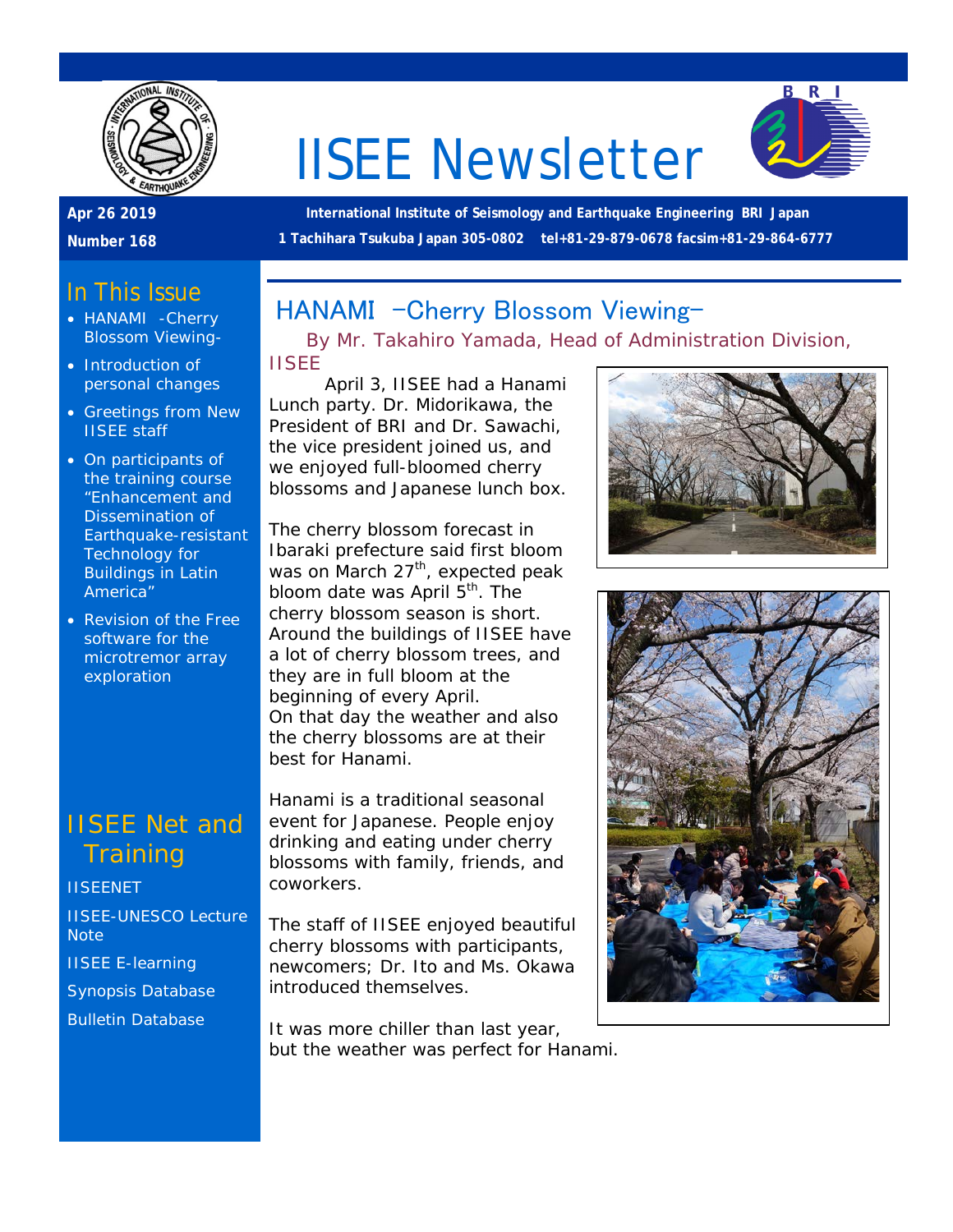## **Earthquakes**

[The 2011 off the Pacific](http://iisee/special2/20110311tohoku.htm)  [coast of Tohoku](http://iisee/special2/20110311tohoku.htm)  **[Earthquake](http://iisee/special2/20110311tohoku.htm)** 

[Reports of Recent](http://iisee/quakes.htm)  **[Earthquakes](http://iisee/quakes.htm)** 

[Utsu Catalog](http://iisee/utsu/index_eng.html)

[Earthquake Catalog](http://iisee/eqcat/Top_page_en.htm)

## **Call for Papers**

IISEE Bulletin is now accepting submissions of papers for the seismology, earthquake engineering, and tsunami. Developing countries are targeted, but are not limited.

Your original papers will be reviewed by the editorial members and some experts.

NO submission fee is needed.

Try to challenge!!



## Introduction of personal changes

*By Dr. Takahiro Yamada, Head of Administration Division, IISEE*

As of March 31, Mr. Yoshihiro Iitake transferred to Welfare Division, Minister's Secretariat and Mr. Takahiro Yamada from Real Estate Market Division, Land Economy and Construction Industries Bureau transferred to IISEE by turns.

As of April 1st, Mai Ito joined IISEE.

## Greetings from New IISEE staff

*By Dr. Takahiro Yamada, Head of Administration Division,* 

*IISEE*



I am Takahiro Yamada who was assigned to head of administration office, IISEE as of April 1st, 2019. It is my second time to work in BRI, I have worked in the accounting department from April 1999 to June 2002, and I have worked in a training organization called college of Land, Infrastructure, Transport, and Tourism from April 2011 to July 2013. I hope I can use my experience in

IISEE. I am looking forward to working with you from now on.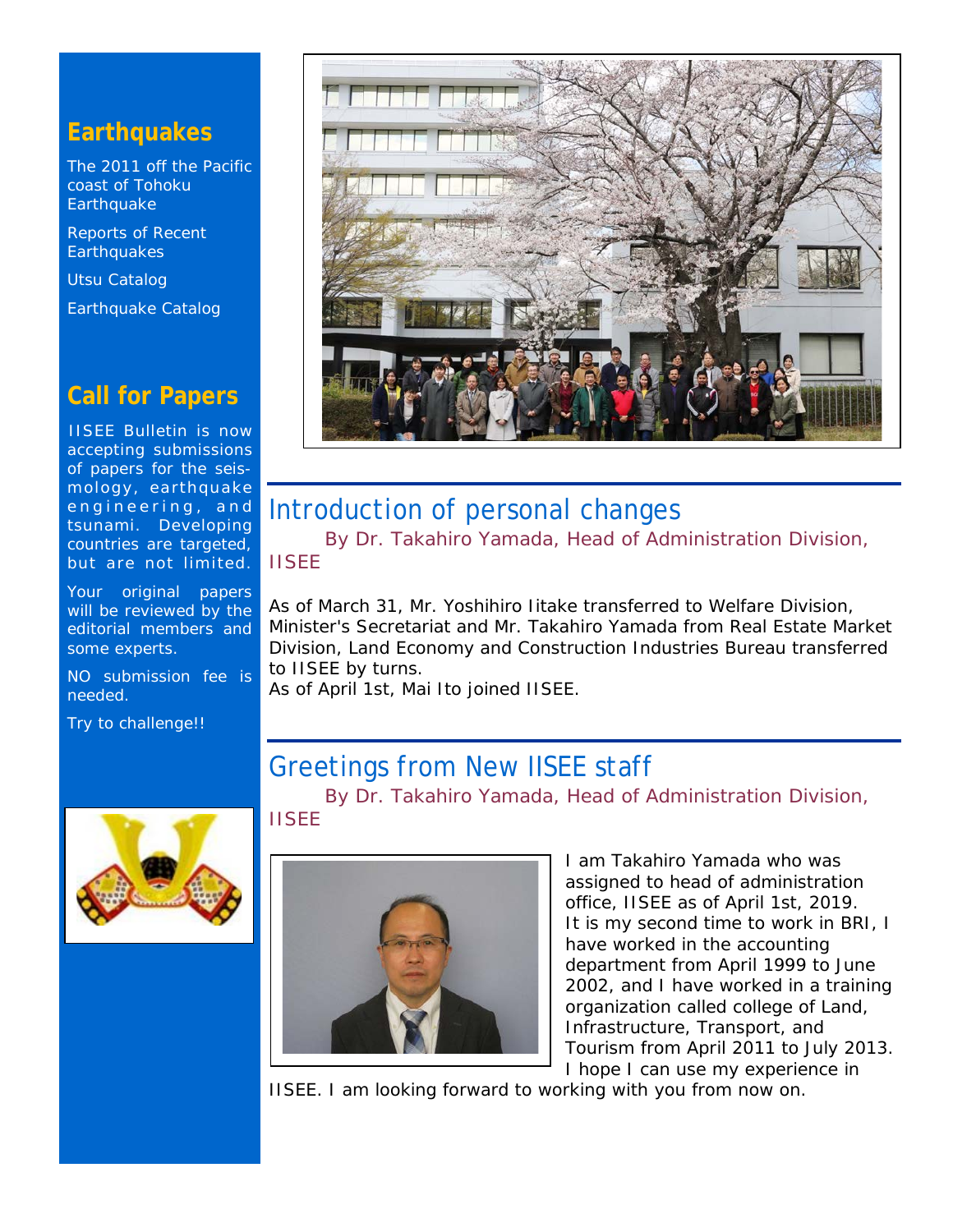#### *By Dr. Mai Ito, Senior Research Engineer of IISEE*

My name is Mai Ito. I am the new research engineer of IISEE. I used to



Enjoy, Now

## **Contact Us**

The IISEE Newsletter is intended to act as a go-between for IISEE and ex-participants.

We encourage you to contribute a report and an article to this newsletter. Please let us know your current activities in your countries.

We also welcome your co-workers and friends to register our mailing list.

iiseenews@kenken.go.jp [http://iisee.kenken.go.jp](http://iisee.kenken.go.jp/)

#### **Back Numbers**

[http://iisee.kenken.go.jp/](http://iisee.kenken.go.jp/nldb/) [nldb/](http://iisee.kenken.go.jp/nldb/)



work at the department of architecture in Kobe University as an assistant professor for 6 years. My research interests include structural engineering, seismic isolation system and energy dissipation device. I am very honored with this opportunity to work here. I would like to do my best in my research field and also new work in IISEE.

# On participants of the training course "Enhancement and Dissemination of Earthquake-resistant Technology for Buildings in Latin America"

#### *By Dr. Toshiaki Yokoi, Director of IISEE*

Recently, IISEE and JICA have selected eleven participants from seven countries (Mexico, El Salvador, Nicaragua, Dominican Republic, Ecuador, Peru, Chile) for the mentioned training course using Spanish as the teaching language. Among them nine engineers will attend the training course at IISEE-BRI, Tsukuba, Japan from May 16 to Jul. 12, 2019 and two

governmental officials to Jun. 7. The engineers' group will move to San Salvador, El Salvador and attend seminars and debates about the masonry

structure, structural experiments and visit to the site of the project "Taishin" from Jul. 15 to 26, 2019, planned and held by the professors of University of El Salvador and University of Centro America "Jose Simeon Canas". IISEE puts an emphasis on this course for those who have

current or near future managerial functions with the role of training engineers and or technicians, disseminating or investigating earthquake-resistant construction technologies or in similar fields in Latin America.

The remaining nine people will not be invited this year due to the limitations of the course capacity. However, re-application after the next year or later will be welcome.

Dear Readers. Please let us know if you are interested in the course or find someone around you who is interested.

Why don't we expand the safe world against earthquake disaster?